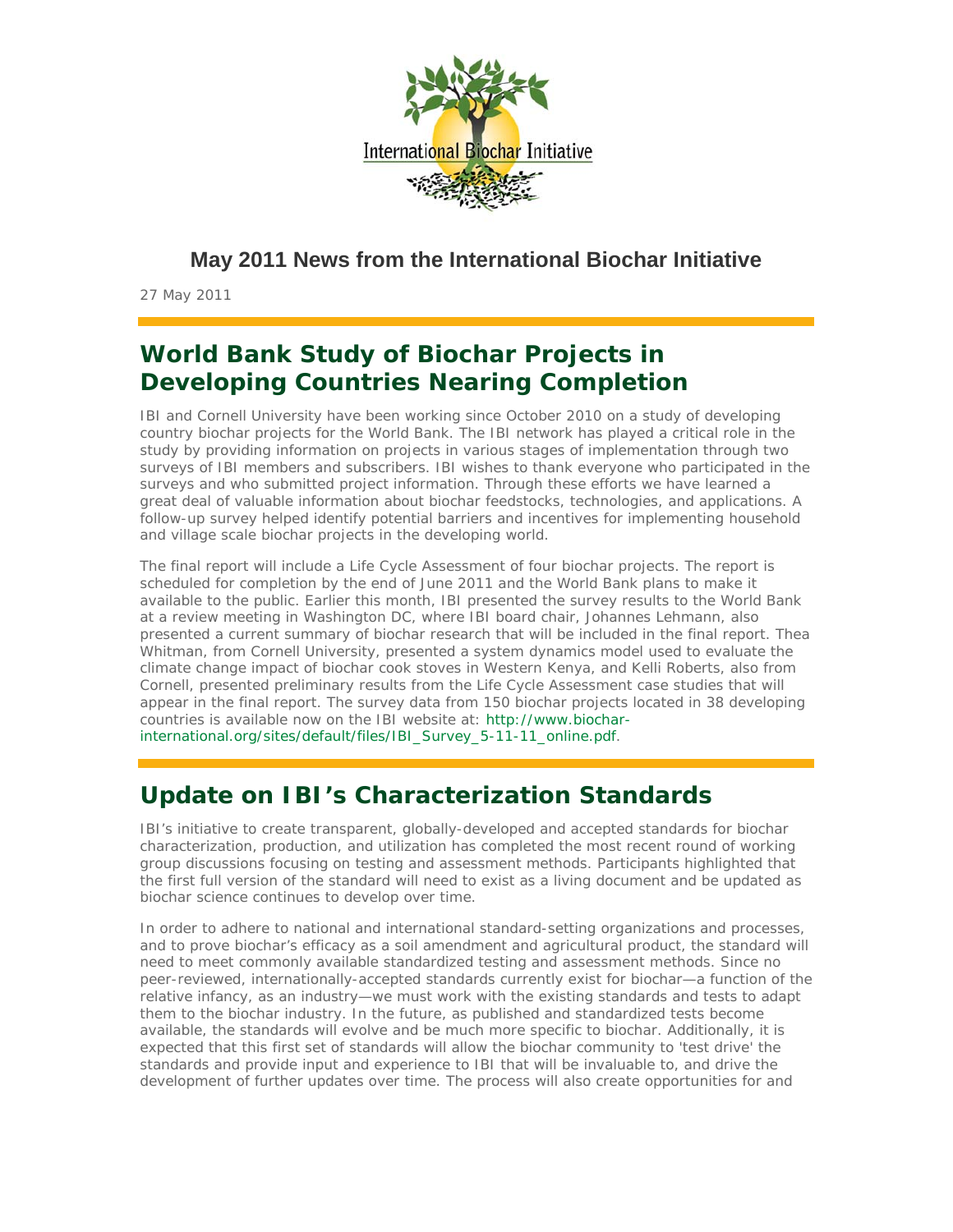allow the maturation and availability of peer-reviewed, industry-standard, directly biocharrelevant property tests to be developed, published, and become accessible to the community.

The end product of this effort is the establishment of biochar standards developed in a global, transparent, scientifically-based process. The goal in this particular phase of the work is to produce a universally developed characterization and standards document that any of the IBI members or member organizations can utilize as a basis for governmental and third-party certification agencies to develop national biochar standards. Ultimately, IBI will be developing its own biochar material certification program based on these standards. The second version of the standards draft and all other updates are available at:

http://www.biochar-international.org/characterizationstandard.

We welcome all comments and suggestions from the biochar community as we proceed with development of these critical standards.

# **Profile: The North Carolina Farm Center for Innovation and Sustainability: Setting up Large Scale Biochar Field Trials**

The North Carolina Farm Center for Innovation and Sustainability (United States) is committed to proving the benefits of biochar in agriculture. The mission of the non-profit organization is to collaborate with farm owners and leaders to demonstrate innovative and promising technologies that are both economically and environmentally sustainable for local communities. A 2009 national Conservation Innovation Grant (CIG) award from USDA provided funding to enable adding biochar as one of these promising technologies. As a result, the Farm Center is now assessing biochar's potential for improving soil conditions and agricultural productivity in practical ways to reach the widest range of rural beneficiaries.



Although there are a number of current greenhouse trials and small scale biochar field trials, there have been many fewer large scale field application trials to demonstrate the use of biochar in agricultural systems. The Farm Center is working on this challenge by managing a large biochar assessment site, encompassing 16 acres on two farms in southeastern North Carolina. The purpose is to explore how applications of biochar can be integrated into a working farm's cultivation practices to improve crop output and growth, especially by incorporating the material as a soil amendment in North Carolina's poorer sandy soils. Richard Perritt, the Farm Center's director, believes that acceptance of biochar as a mainstream agronomic practice will be most encouraged by showing improvement in soils and persuading farmers to engage in efforts to combat climate change by sequestering carbon.

#### To read the remainder of this story, see: http://www.biochar-international.org/profiles/northcarolinafarmcenter

Photo: Farm Center director Richard Perritt at one of the biochar test sites; courtesy of NC Farm Center.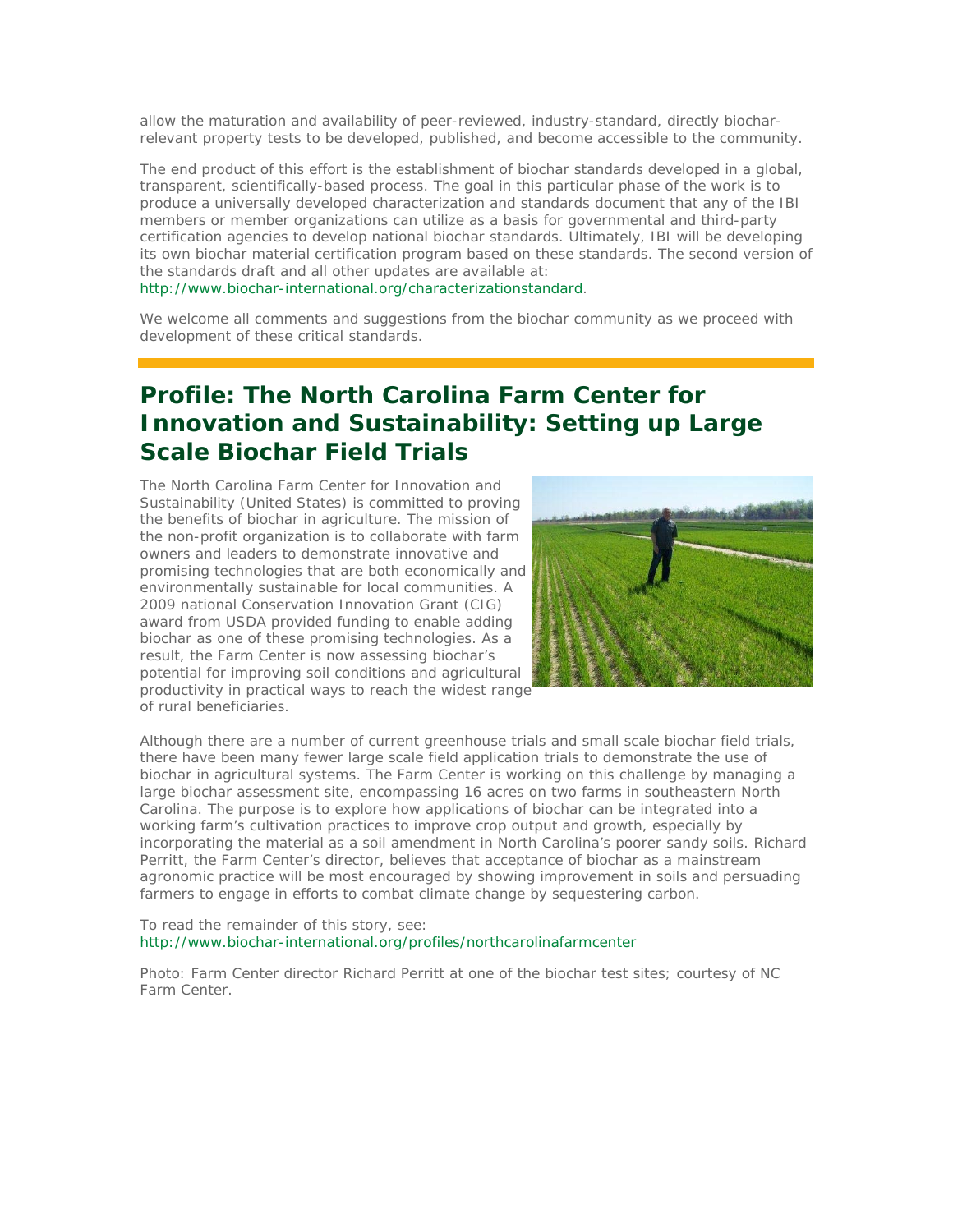# **Pacific Pyrolysis: Participating in the Australian Research Agenda while Pursuing Commercial Opportunities for Biochar Production**

With the great interest in biochar's use for carbon sequestration and as a soil amendment, the demand for research biochar from specific feedstocks has grown significantly. Based on the New South Wales (NSW) Central Coast, Australia, Pacific Pyrolysis (PacPyro) is collaborating with research institutions and projects to supply a source of slow pyrolysis biochar from multiple feedstocks and at the same time designing and building slow pyrolysis units.



#### *Tailoring the Product to Research Projects*

For more than ten years, BEST Energies Australia and PacPyro (formed to commercialize the technology) have worked on slow pyrolysis process development, engineering, and control systems to produce renewable energy and biochar, while reducing waste. Over the course of this development, they have designed, built, and operated a series of prototypes. The pilot facility based in Somersby, NSW, is currently producing tons of biochar for research programs and on-farm demonstrations out of multiple feedstocks such as municipal green waste, wood waste, bagasse (sugar cane trash), nut shells and husks, crop residue, animal bedding and manures, paper sludge, bio-solids (waste water sludge), and industrial organic waste. The material produced at the Somersby plant has been used in field trials since 2006 as part of an on-going research collaboration with the NSW Department of Primary Industries (DPI). A range of experimental programs have tested the performance characteristics of the product in different soil types, climates, crops and land management practices. Trials of various kinds have been established across Australia and international trials have been conducted in New Zealand, the Netherlands and the United States. Research collaborators on these trials include: CSIRO (the Commonwealth Science and Industrial Research Organisation of Australia), NSW Department of Industry and Investment, University of NSW, Sydney University, Cornell University and more.

To read the remainder of this article, please see: http://www.biochar-international.org/profiles/pacificpyrolysis

Photo: PacPyro pilot facility to produce research grade biochar; courtesy of PacPyro.

### **Subscribe to Biochar News and Announcements through IBI RSS Feeds**

As part of IBI's website upgrade, all news, blog postings, and industry press releases are available as RSS feeds to our network. Subscribers to RSS feeds automatically receive content as soon as it is uploaded—so you can get all the latest biochar news and blog postings delivered instantly to you.

RSS feeds are now available for Biochar in the News and Biochar Updates/blog, with Industry Announcements coming soon. To subscribe, just click on the RSS icon (shown above) on the toolbar at the top right of the webpage.

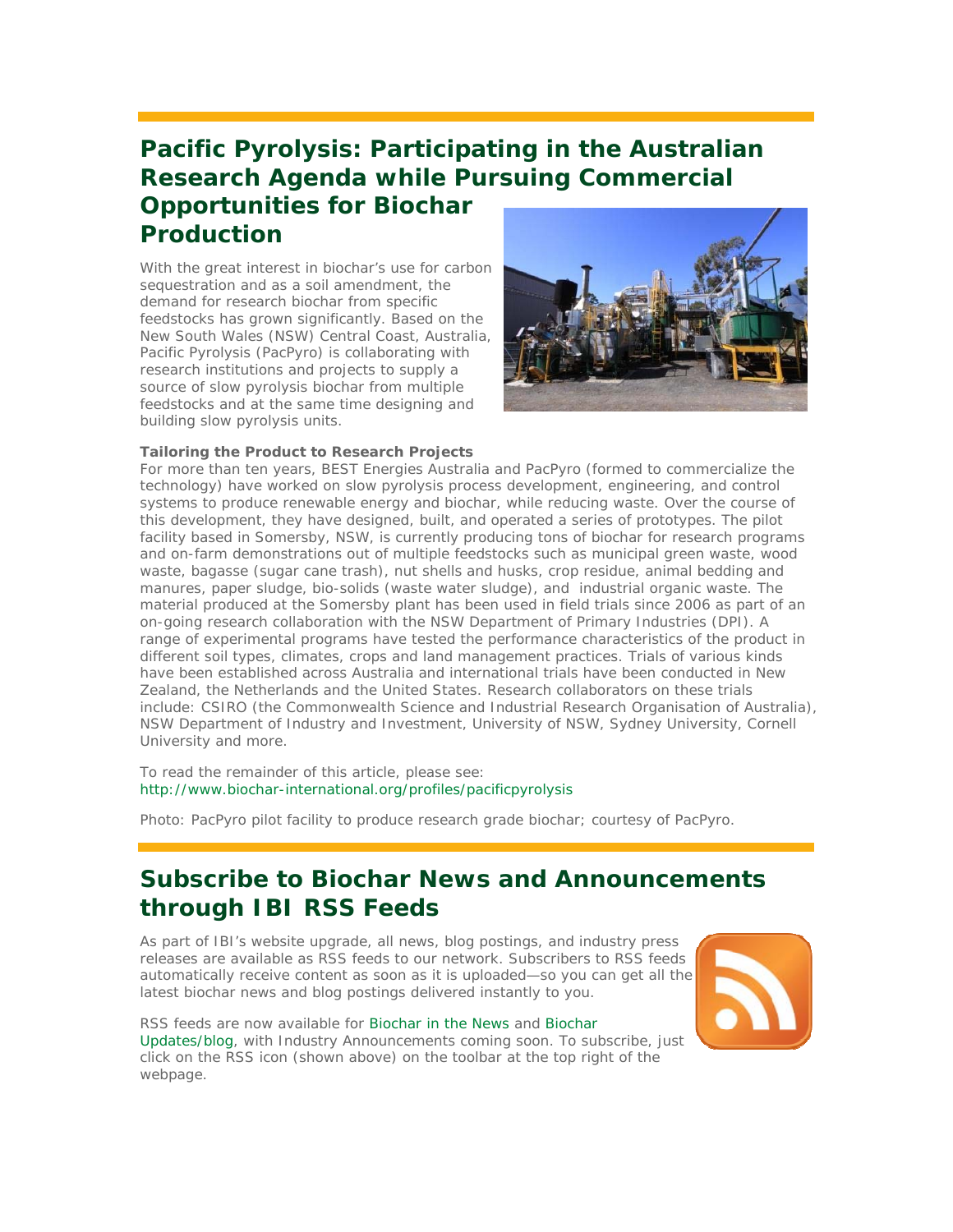For more information on RSS, please see the Wikipedia entry at: http://en.wikipedia.org/wiki/RSS.

### **Biochar Briefs - News Roundup for May 2011**

We update the website daily with new articles on biochar. For more information, please see: http://www.biochar-international.org/newsbriefs

Doris Hamill, a physicist in business development at NASA Langley Research Center (US), is bringing biochar to local scout troops, garden clubs and homeowners. She has added biochar to the landscaping of a model home that uses high tech components like insulation developed for the space shuttle. "Everyone wants to talk about the big projects to address global warming," Hamill said. "I'm interested at starting at the bottom and building up from there."

IBI member Craig Sams and his company Carbon Gold are profiled in a Financial Times article about biochar. The article also quotes biochar researcher and active IBI participant and colleague Michael Hayes, director of the Carbolea Research Group at the University of Limerick.

Mother Earth News has reviewed the book, *The Biochar Solution: Carbon Farming And Climate Change* by IBI member Albert Bates, concluding: "Biochar is not without dangers if unregulated, and it is not a panacea, but if it fulfills its promise of taking us back from the brink of irreversible climate change, it may well be the most important discovery in human history."

Researchers at the University of Florida (US) have developed a method of removing phosphate from water using biochar. The phosphate-laden biochar can be applied directly to fields as fertilizer.

A biochar seminar in Italy titled: "Biochar as a tool for climate change mitigation in agriculture: prospects and developments in the Region of Tuscany," was presented on May 21 as part of a sustainability initiative.

Newspapers in Chile have featured a project led in part by IBI member Camilo Urbina to test biochar strategies for improving soils in arid regions of the country and to reduce  $CO<sub>2</sub>$ emissions.

Palaterra, a subsidiary of Wörrstadt Juwi group, will build the first plant for large-scale industrial production of Terra Preta (Germans tend to use the term "Terra Preta" rather than biochar) in Germany at the Morbach Energy Landscape, supported by the Morbach town council.

A story on clean cookstoves in Kenya profiled work by Cornell student Dorisel Torres to introduce the Anila biochar stove for improved indoor air quality and biochar production. "Introducing a biochar cook stove into a Western Kenyan farm household is predicted to result in a climate impact equivalent to removing  $3.69-4.33$  tonnes of  $CO<sub>2</sub>$  from the atmosphere per household per year," Torres told ABC News.

US Senators from the state of Montana announced a \$5,309,320 grant to Tricon Timber and the US Forest Service to develop a modular 20-dry ton per day, high-temperature gasification system to create heat, electricity and biochar at the Tricon timber mill.

Climate change will have a big impact on rice production. The International Rice Research Institute (IRRI) is exploring the use of biochar made from carbonized rice residue to reduce methane emissions and improve paddy soils.

Biochar is most often recommended for degraded soils, not the rich farmland soils of regions like Iowa state in the US, but as this New York Times article explains, Iowa has lost half its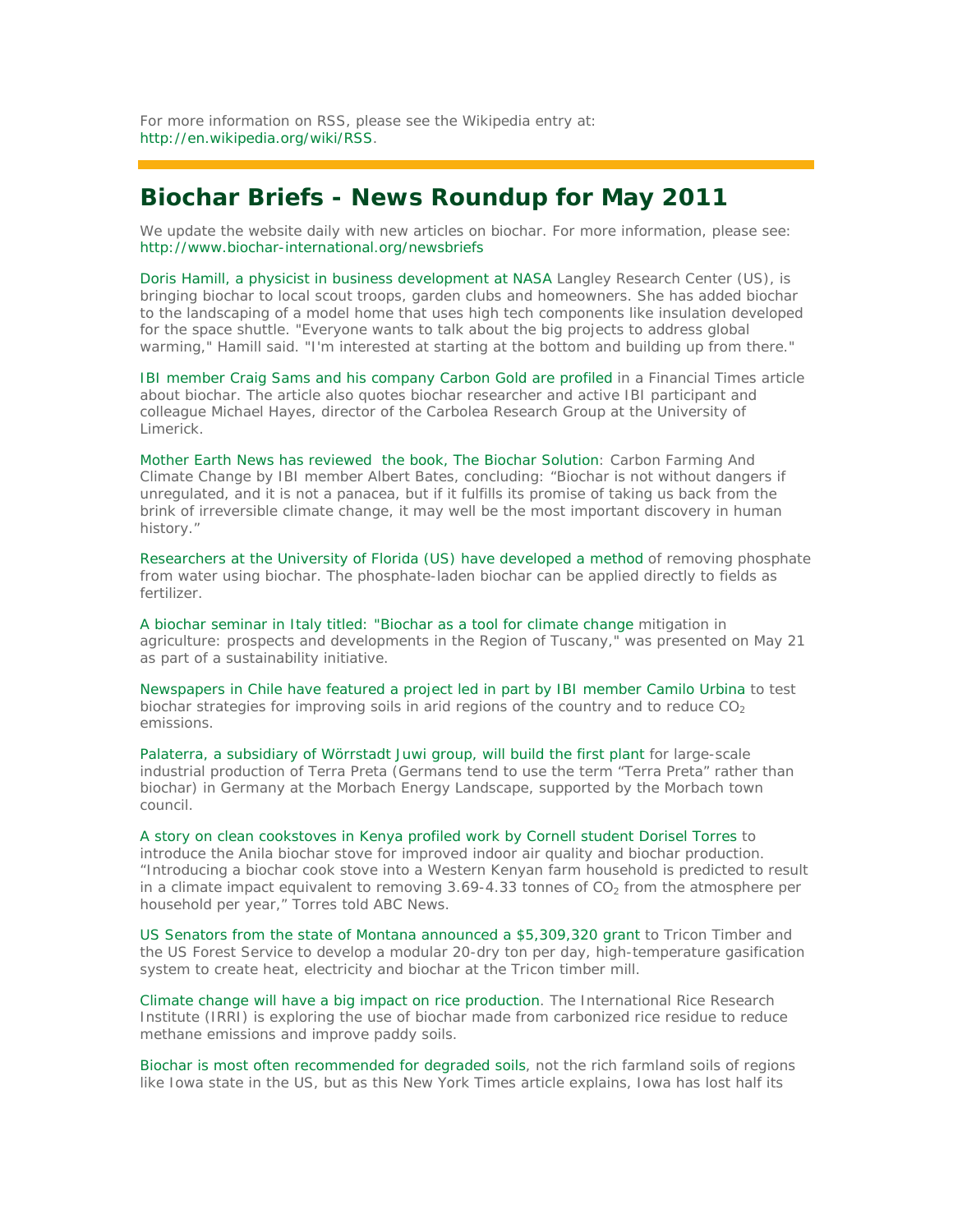topsoil in the past century: "Iowa's soil is washing away at rates far higher than anyone realized."

Backyard Farmers has an interesting new business model. The Pennsylvania (US) company creates organic garden bed systems for home gardeners, complete with a topsoil blend that includes biochar.

The Center for Innovation and Entrepreneurship at the University of Washington Foster School of Business (US) hosted the qualifying round of its annual business plan contest. One agribusiness entrant was a company called C6Systems, which has developed a unique system to help turn wood-waste from forestry operations into biochar.

Attendees at the Biomass Power & Thermal and Biorefining Magazine's International Biomass Conference & Expo held on May 2-5 in St. Louis, Missouri (US), took a tour of three different biomass systems in the area. Innovative Energy Inc. showcased a 2 MW model of a modular, fuel-flexible gasification system that can produce biochar.

The Australian company BiG Char (founded by IBI member James Joyce) and its patented technology, a variation on the rotary hearth furnace, are profiled in this engineering magazine. The company will soon start manufacturing in India to bring unit production costs down.

### **Biochar Research in the State of Washington, USA**

Since 2007, the Washington Department of Ecology and the Center for Sustaining Agriculture and Natural Resources (CSANR) at Washington State University have produced a series of in-depth reports on biochar production, use, and economics. The interest in biochar grew out of a state solid waste management plan called Beyond Waste that created the Organic Waste to Resources project, charged with examining ways to use nearly 17 million tons of organic waste identified in Washington State. A large



portion of this waste is ligno-cellulosic waste from wood and straw, where pyrolysis is an attractive option for recovering energy and producing stable carbon that can benefit soils and climate.

The latest report in the series, by Dr. Manuel Perez-Garcia, is a literature review of historical biochar production methods titled: Feasible Pyrolytic Methods for Producing Biochar and Advanced Biofuels in the State of Washington. This 150-page report is well illustrated with historical photos and drawings of pyrolysis technologies going back to the 19th century, before fossil fuels dominated the industrial, chemical, and energy industries, along with examples of current biochar units. The next part of the project will be completing and publishing two more reports; one looking at systems and processes for feedstock preparation, and the other evaluating pyrolysis gas condensation and utilization and other system components (the final in a three part series). The intent of both reports is to inform upcoming "brainstorming sessions" between WSU researchers and the Department of Ecology to design technologies and research models for utilizing organic waste streams to make and use biochar.

Mark Fuchs, soil scientist and manager of the Department of Ecology's Waste to Resources research projects, is also the manager of the Biochar Research Program. The project is designed to lead to practical applications of biochar technology that can benefit people in the state of Washington. One of Fuchs' top concerns is to ensure that biochar production is clean and safe.

To read the remainder of this article, please see: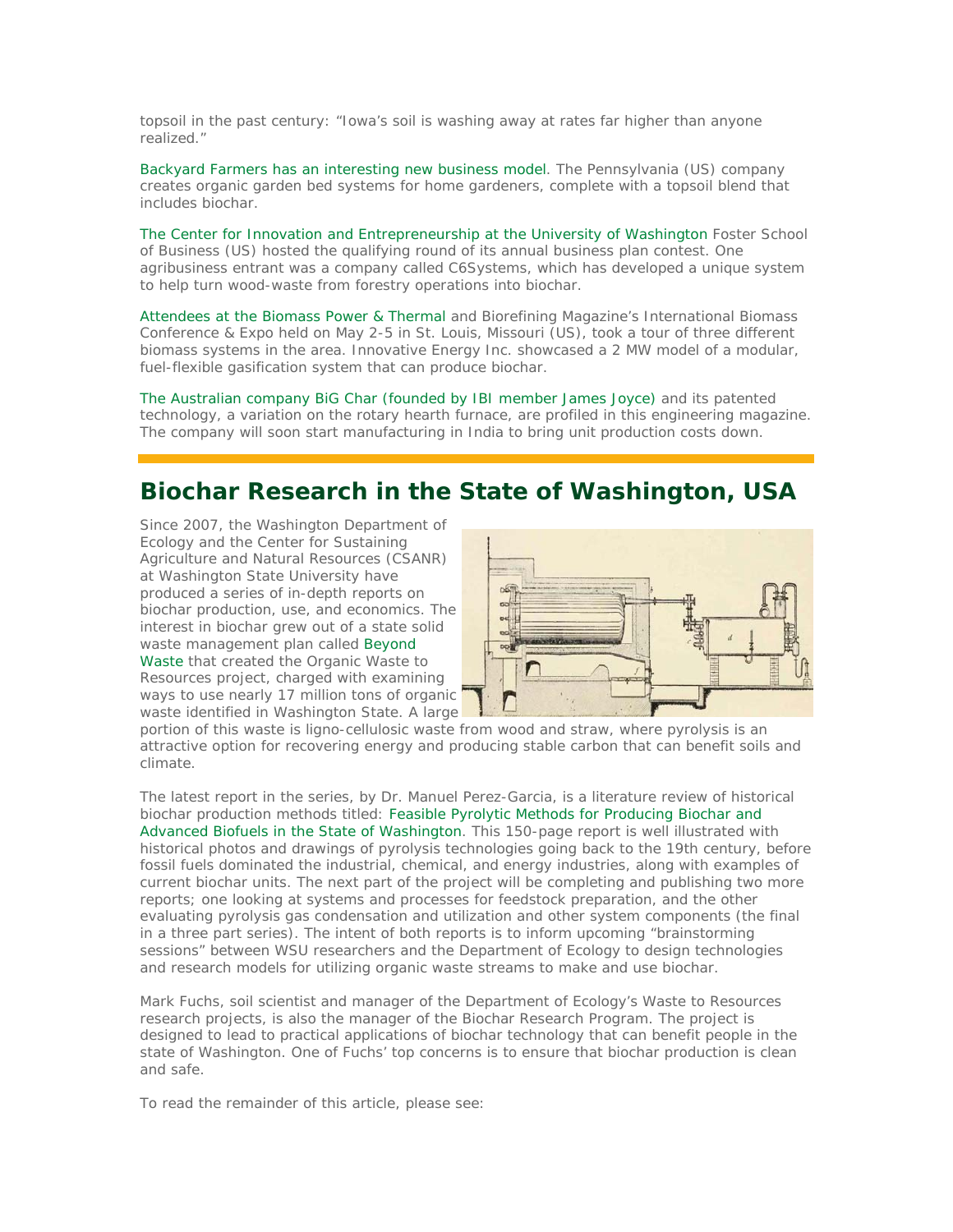#### http://www.biochar-international.org/biocharwashingtonstate.

Image: Horizontal Steel Retort (Klark, 1925), Figure 48 from Feasible Pyrolytic Methods for Producing Biochar and Advanced Biofuels in the State of Washington, Part 1.

### **BIOCHARM Report: Findings from Biochar Research in South and Southeast Asia**

The BIOCHARM project (Biochar for Carbon Reduction, Sustainable Agriculture and Soil Management) explored the production and use of biochar in India, Cambodia, and the Philippines, focusing on biochar's impact on crop yield and the energy/carbon abatement ability of utilizing carbonized rice husks (CRH). Carbonized rice husks are the by-product of small to medium sized gasifiers and were used as a biochar feedstock in this research. The team found that carbonizing the rice husks to utilize energy, while storing carbon, may reduce greenhouse gas emissions up to five times compared to adding the rice husks to irrigated fields. Pot trials using CRH biochar and biochar made from sugarcane trash and corn cobs showed mixed effectiveness in current agricultural practices—for example, the trials in Cambodia demonstrated a strongly positive affect on crop yield whereas the trials in India had less significant results. Overall, the findings showcase that CRH can be utilized for gasification and biochar production—especially in countries that produce large amounts of rice. The report noted that questions remain on the safety of CRH on human health as well as other pollution and contamination issues. With proper instruments and controls, carbonization may be a good option to deal with rice husk waste.

The research team was comprised of members from major international biochar research centers including the Appropriate Rural Technology Institute (ARTI), Pune, India; the UK Biochar Research Centre (UKBRC); the International Rice Research Institute (IRRI), the Philippines; SME Cambodia; and Colorado State University, United States. To read the full report, please see: http://www.biochar.org.uk/abstract.php?id=37.

### **Opportunities in Biochar**

*Opportunities in Biochar* showcases announcements for the public to apply for funding, jobs, publications, conferences, etc. These announcements are also posted on the IBI website in two places: Biochar Updates and the Member Bulletin Board.

*Grant Opportunity for US Projects*: The U.S. Department of Agriculture and the U.S. Department of Energy request proposals for the Biomass Research and Development Initiative. Projects must integrate the following technical areas: Feedstocks development; Biofuels and bio-based products development; and Biofuels and bio-based products development analysis. **Pre-applications are due May 31**; for more information see: http://www.biochar-international.org/node/2441.

*Submit abstract for conference*: The European Biochar Symposium 2011 will be held in Halle/ Saale, Germany September 26 – 27th. **Abstracts in English are accepted through August 1, 2011** (with preference to early submissions). More information is available at: website: www.landw.uni-halle.de/biochar2011.

New job opportunities and PhD postings are updated at: http://www.biochar-international.org/network/jobs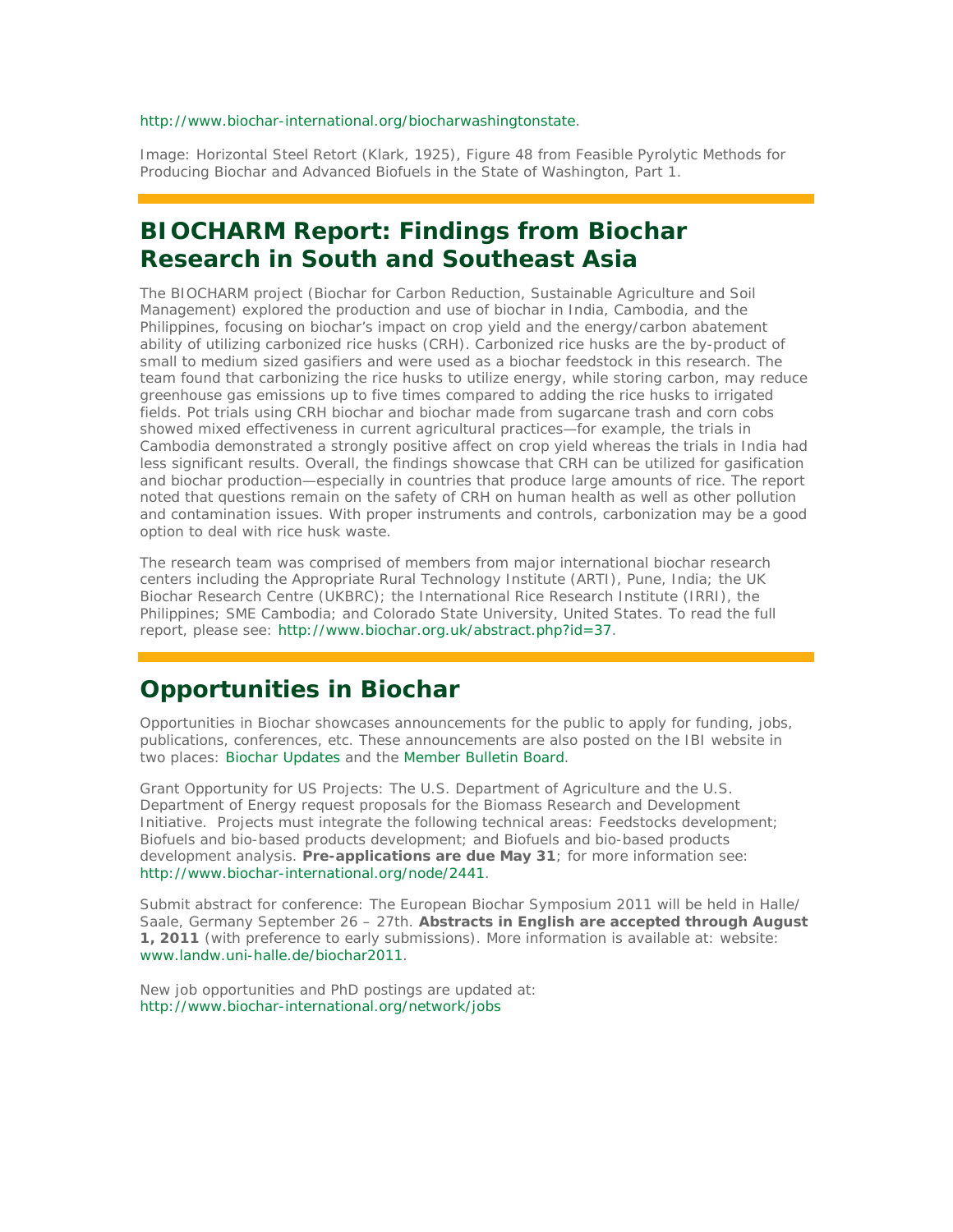# **Upcoming Calendar Events**

June 6 – 10: 19th European Biomass Conference and Exhibition: From Research to Industry and Markets; Location Berlin, Germany; more information www.conference-biomass.com.

June 17 – 19: Gasification and Biochar Workshop at ALL Power Labs; Location Berkeley CA, US; more information http://www.gekgasifier.com/about/workshop.

June 23: Opportunities for Carbon Sequestration and Mine Site Rehabilitation in the Mining and Metals Industries Using Biochar; Location NSW, Australia; more information http://www.biochar-international.org/node/2443.

July 6 – 8: International Conference on Dryland ecosystem functioning and resilience: integrating biophysical assessment with socio-economic issues; Location Alghero, Italy; more information www.uniss.it/nrd/drylandsconference.

July 26 – 27: Biomass '11: Renewable Power, Fuels, and Chemicals Conference; Location Grand Forks, ND, United States; more information http://www.undeerc.org/Biomass11.

August 28 – September 1: 242nd ACS National Meeting and Exhibition (featuring session: Black Carbon and Biochar for Soil Fertility and Carbon Sequestration); Location Denver, CO, United States; more information http://portal.acs.org.

See the IBI Calendar page for more events. To add an event to the calendar, send the information to info@biochar-international.org.

# **Regional Biochar Group Updates**

To read more on regional and national biochar groups, please see IBI's website at: www.biochar-international.org/network/communities. This month highlights work in Southeast Asia; including a new group in the Philippines called the Mindanao Terra Preta-Biochar Initiative and the installation of the first Biochar Experimenter's Kit (BEK) in Malaysia.

#### **Mindanao Terra Preta-Biochar Initiative**

The Mindanao Terra Preta-Biochar Initiative is focused on the development of a "designer compost" using biochar, lacto-bacilli, sawdust, river sand, feces, urine, and organic material present on the experimental farm in the Philippines. Dr. Elmer V. Sayre posts updates and progress on this work in a blog at: http://mindaterrapretabiochar.blogspot.com.

The work is being implemented through the Water, Agroforestry, Nutrition and Development (WAND) Foundation, which recently received a US \$100,000 Grand Challenges Explorations Grant from the Bill and Melinda Gates Foundation. The grant funds Dr. Elmer V. Sayre and his group to explore the viability of low-cost dry toilets using human waste in small-scale agrisilviculture by conducting crop trials, use of vermi-composting, and odor minimization. The work is aimed at helping the base of the pyramid (BoP) in terms of making needed fertilizer available and therefore improving nutrition, income and biodiversity; preventing the spread of diseases from open defecation; and preventing contamination of the water table and water sources.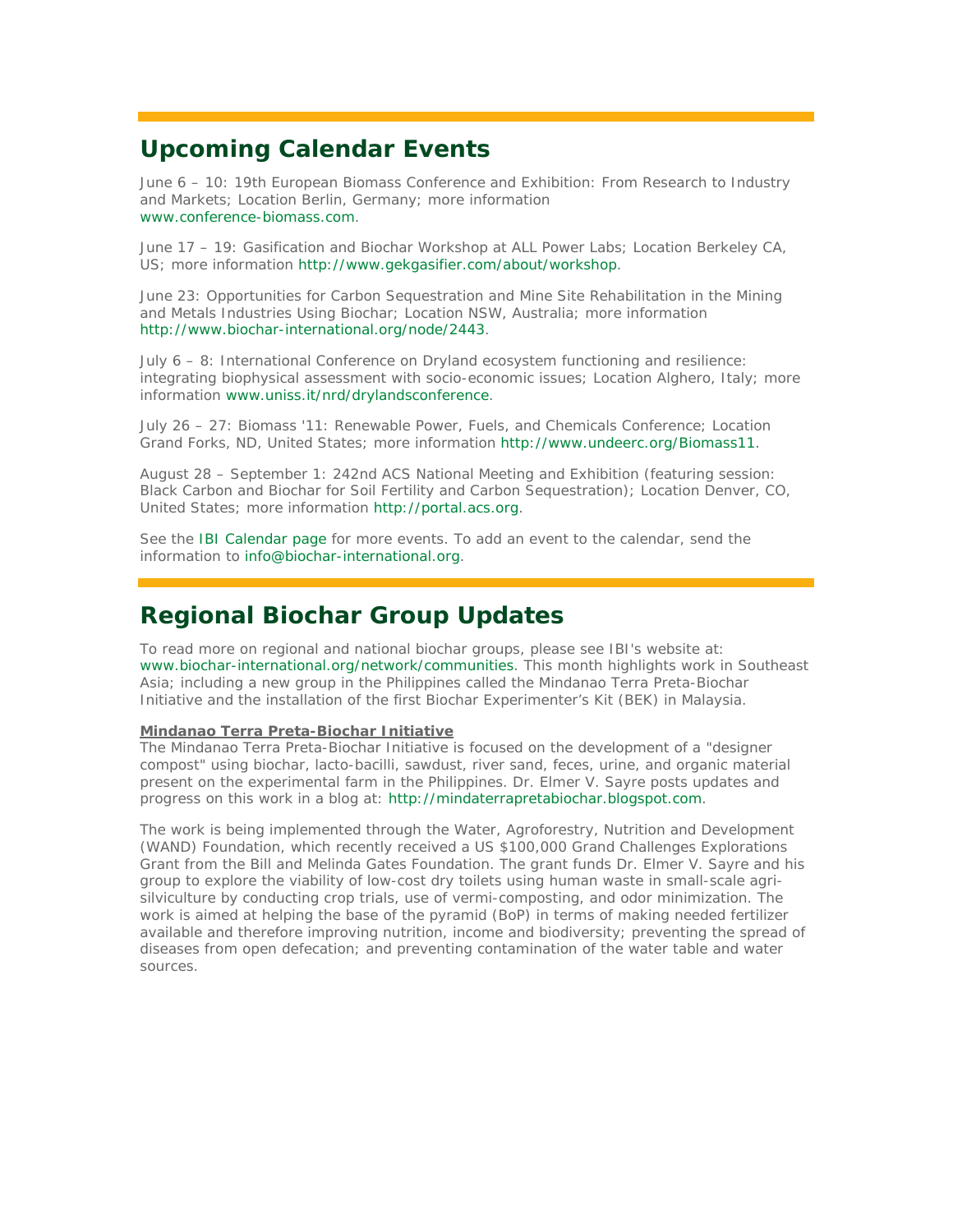#### **South East Asia Biochar Interest Group Update: The First Biochar Experimenter's Kit (BEK) Installed in Malaysia**

As part of a research project by two postgraduate students, a BEK was installed at the Malaysia Palm Oil Board (MPOB). A representative from BEK traveled to Malaysia to assist with assembling the unit and conduct a simple trial run in March 2011.

The challenge for the team is finding a permanent location for the unit. It is now under a small roof, just large enough to accommodate the whole unit. This means that the unit cannot be run if there is rainy and windy weather.



The team will run the unit with an experimental variety

of feedstocks including oil palm biomass wastes, and is still determining the optimal size and shape for the feedstock. For more information and photos on this project, please see: http://www.biochar-international.org/regionalgroups/southeastasia.

Photo: BEK parts ready to be assembled; courtesy of Kong Sieng Huat.

# **Recently Published Biochar Research**

IBI tracks all published research on biochar and includes it in our online bibliography: www.biochar-international.org/biblio. The following articles were added in the last month. Please visit the website bibliography for more information on any of these articles. Due to copyright, we cannot provide full copies of articles unless we have permission from the publisher. If you have published work that is not included, please email us at: info@biocharinternational.org.

Alvum-Toll, Kajsa, Karlsson Tellie, and Ström Helena (2011). Biochar as soil amendment: A comparison between plant materials for biochar production from three regions in Kenya. University of Sweden, Department of Soil and Environment, Biology Agriculture Programme, Uppsala, Sweden. 74 pages.

Cao, Xinde, Ma Lena, Liang Yuan, Gao Bin, and Harris Willie (2011). Simultaneous Immobilization of Lead and Atrazine in Contaminated Soils Using Dairy-Manure Biochar. Environmental Science and Technology. 05/2011.

Cui, Liqiang, Li Lianqing, Zhang Afeng, Pan Genxing, Bao, Dandan, Chang Andrew (2011). Biochar Amendment Greatly Reduces Rice Cd Uptake in a Contaminated Paddy Soil: A Two-Year Field Experiment. BioResources. Volume 6(3). p.2605 – 2618.

Doydora, Sarah A., Cabrera Miguel L., Das Keshav C., Gaskin Julia W., Sonon Leticia S., and Miller William P. (2011). Release of Nitrogen and Phosphorus from Poultry Litter Amended with Acidified Biochar. International Journal of Environmental Research and Public Health. Volume 8, p.1491-1502.

Fu, Peng, Li Zhi He, Yi Wei Ming, and Bai Xue Yuan (2011). Structural Change of Rice Husk Char Particles during Steam Gasification. Advanced Materials Research. Volume: Application of Chemical Engineering (Volumes 236 - 238), p.233-236.

Gao, Xiangpeng, and Wu Hongwei (2011). Biochar as a Fuel: 4. Emission Behavior and Characteristics of PM1 and PM10 from the Combustion of Pulverized Biochar in a Drop-Tube Furnace. Energy Fuels. 05/2011.

Jones, D. L., Murphy D. V., Khalid M., Ahmad W., Edwards-Jones, G., and DeLuca T. H. (2011). Short-term biochar-induced increase in soil  $CO<sub>2</sub>$  release is both biotically and abiotically